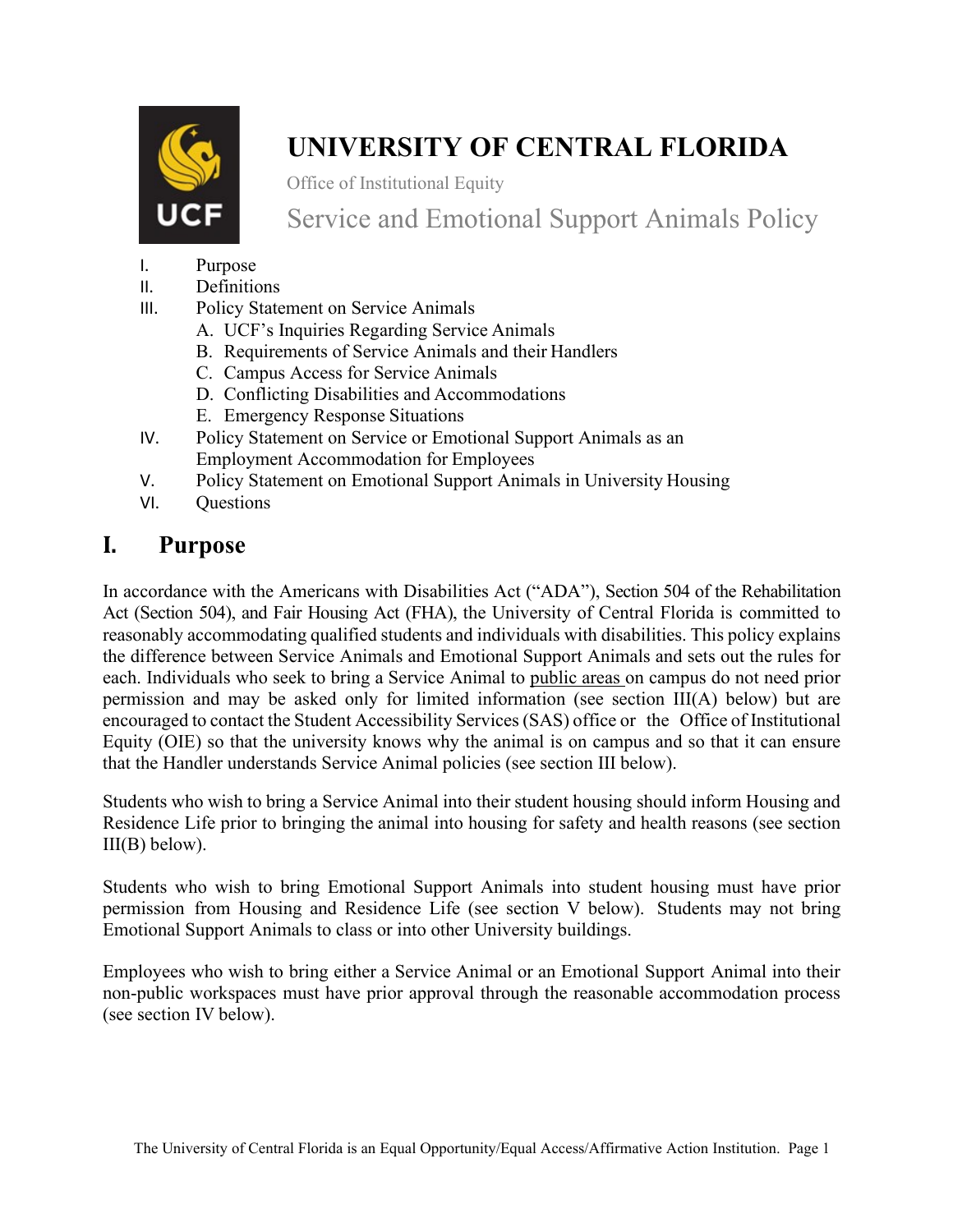## **II. Definitions**

#### *Individual with a Disability:*

Under the ADA, Section 504, and the FHA, an individual with a disability is one who (1) has a physical or mental impairment that substantially limits one or more major life activities, (2) has a record of such an impairment, or (3) is regarded as having such an impairment. However, an individual must actually have a disability in order to obtain an accommodation.

#### *Handler/Team:*

An individual with a disability using a Service or Emotional Support Animal as an accommodation. A Handler, and their Service Animal are called a Team. The two work as a cohesive unit in accomplishing the tasks of everyday living.

#### *Service Animal:*

Any dog individually trained to do work or perform tasks for the benefit of an individual with a disability, including a physical, sensory, psychiatric, intellectual, or other mental disability and otherwise meets the definition of "Service Animal" under the ADA. The work or tasks performed must be directly related to the individual's disability.

Examples of such work or tasks include, but are not limited to, guiding people who are blind, alerting people who are deaf, pulling a wheelchair, alerting and protecting an individual who is having a seizure, reminding an individual with mental illness to take prescribed medications, or sensing an on-coming anxiety attack and taking a specific action to help avoid the attack or lessen its impact. Service Animals are working animals, NOT pets. Dogs whose sole function is to provide comfort or emotional support do not qualify as Service Animals.

#### *Emotional Support Animal:*

An animal that an individual with a disability utilizes solely for emotional support, well-being, or comfort. Emotional Support Animals do not qualify as "Service Animals" because these animals are not individually trained to perform work or tasks. However, Emotional Support Animals that are not Service Animals may still be permitted, in certain circumstances, in University Housing pursuant to the Fair Housing Act or may be a reasonable accommodation for employees under the ADA. Students with Emotional Support Animals are not permitted to bring those animals on campus in University buildings other than University Housing and only in Housing once approved by Housing and Residence Life [\(http://www.housing.ucf.edu/resources/health#animals\)](http://www.housing.ucf.edu/resources/health#animals). Students seeking access and accommodation options in lieu of Emotional Support Animals in non-Housing spaces should contact Student Accessibility Services [\(https://sas.sdes.ucf.edu/\)](https://sas.sdes.ucf.edu/) to explore whether or not other possible accessible options might exist.

#### *Service Animal in Training:*

A dog in the control of a trainer and in the act of being individually trained to perform as a Service Animal. Any trainer of a service animal, while engaged in the training of such an animal, has the same rights, privileges and obligations as the Handler of a service animal with respect to access to public facilities as long as the animal is wearing a leash, harness or cape that identifies it as a Service Animal in Training. If an individual is seeking to bring a Service Animal in Training into the workplace, please see section IV below.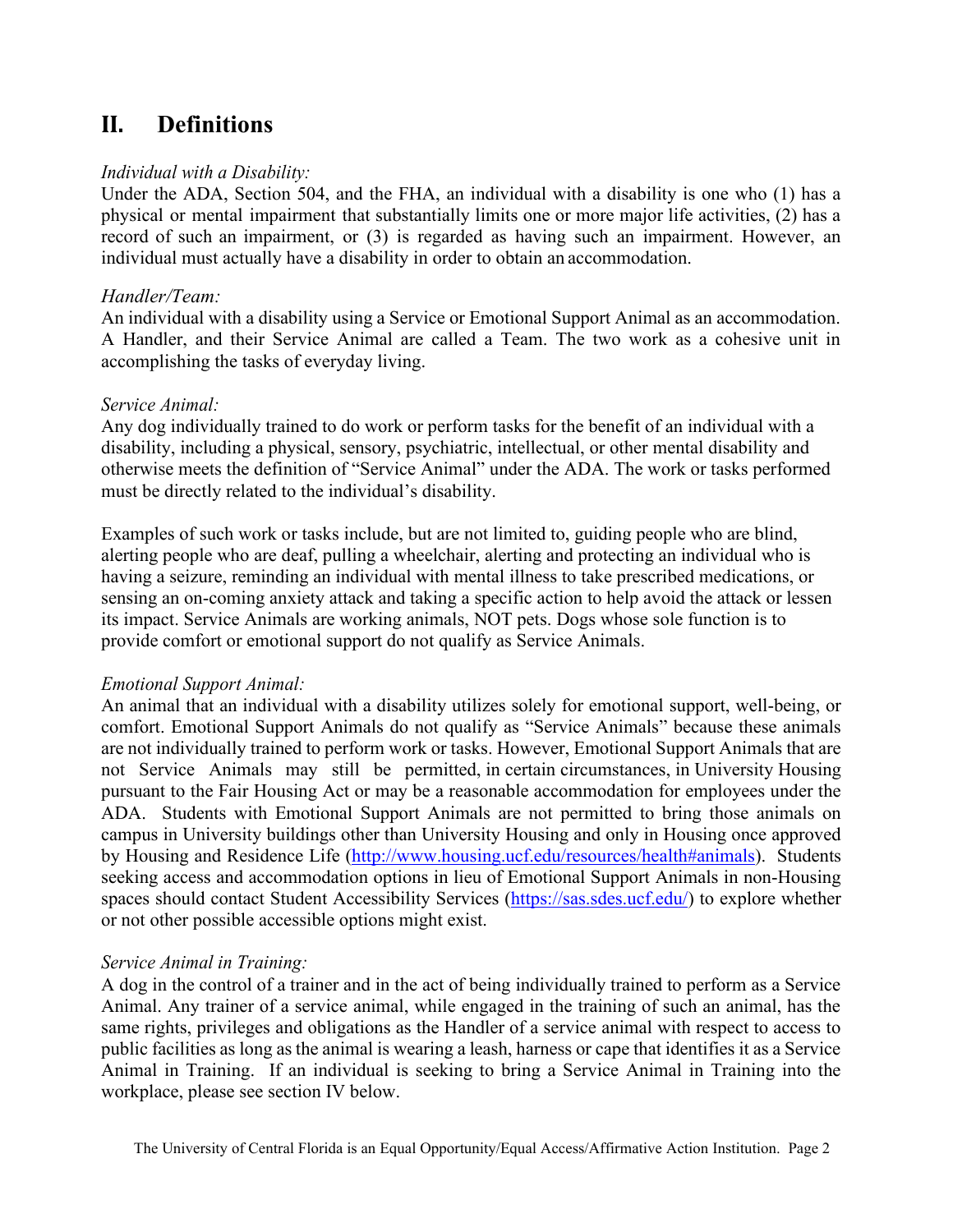#### *Pet:*

A domestic animal kept for pleasure or companionship. Pets are generally not permitted in any University-controlled buildings. While on University-controlled property, pets must be attended and restrained at all times.

# **III. Policy Statement on Service Animals as Public Accommodations**

In compliance with applicable law, UCF generally allows Service Animals in areas of public accommodation including its buildings, classrooms, residence halls, meeting areas, dining areas, recreational facilities, activities and events when the animal is accompanied by an individual with a disability who indicates the Service Animal is trained to provide, and does provide, a specific service to them that is necessary because of the individual's disability.

Under limited circumstances, UCF may ask for removal of the Service Animal from University property. Such circumstances include, but are not limited to:

- If a Service Animal is found by the University to be out of control and the animal's Handler does not take immediate and effective action to control the animal.
- If the Service Animal is not housebroken.
- If a Service Animal is physically ill.
- If the Service Animal is unreasonably dirty.
- If a Service Animal attempts to enter a place on campus where the presence of a Service Animal causes danger to the safety of the Handler or other students/member of campus.
- If a Service Animal poses a direct threat to the health and safety of others, or could be, in danger.

UCF will make such determinations on a case-by-case basis. However, where a Service Animal is properly removed pursuant to this policy, UCF will work with the Handler to determine reasonable alternative opportunities to participate in the service, program, or activity without having the Service Animal on the premises.

### A. UCF's Inquiries Regarding Service Animals

In general, when an individual is using a Service Animal, UCF will not ask about the nature or extent of an individual's disability, but may make two inquiries to determine whether an animal qualifies as a Service Animal. When it is not obvious or apparent what disability-related service an animal provides, UCF may ask: (1) if the animal is a Service Animal required because of a disability, and (2) what work or task the animal has been trained to perform.

UCF cannot ask for details about the individual's disability, require medical documentation, or require proof that the animal has been certified, trained, or licensed as a Service Animal.

Specific questions related to the use of Service Animals on the UCF campus by visitors may be directed to the ADA/Section 504 Coordinator, Nancy Myers, via e-mail, [nancy.myers@ucf.edu,](mailto:nancy.myers@ucf.edu) or phone, (407) 823-1336.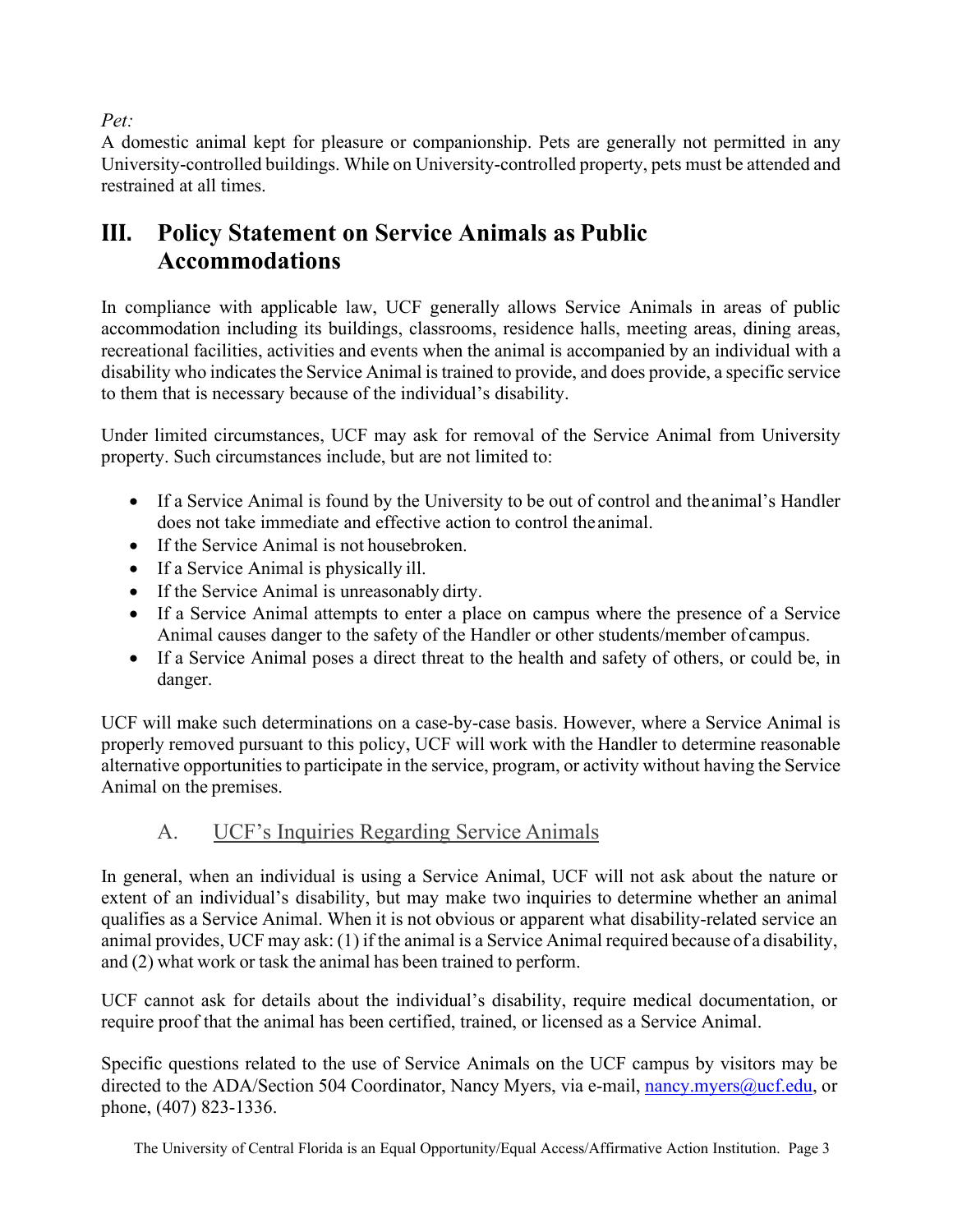#### B. Requirements of Service Animals and Their Handlers

Individuals who wish to bring a Service Animal to campus are strongly encouraged to partner with SAS or OIE, especially if other reasonable accommodations are required. Additionally, individuals who plan to live in on-campus housing should inform Housing and Residence Life that they plan to have a Service Animal with them in student housing as soon as possible. Advance notice of a Service Animal for on-campus housing may allow more flexibility in meeting student's specific requests for housing. Staff and faculty with Service Animals are strongly encouraged to contact the OIE.

Handlers are responsible for any property damage or injuries caused by their animals and must take appropriate precautions to prevent property damage or injury to other humans or to the Service Animal. The cost of care, arrangements and responsibilities for the well-being of a Service Animal are the sole responsibility of the Handler at all times. The University is not obligated to supervise or otherwise care for a Service Animal.

#### *Service Animal Control/Management Requirements*:

- The animal should be on a leash when not providing a needed service to the Handler.
- The Handler must be in full control of the Service Animal at all times. The care and supervision of a Service Animal is solely the responsibility of itsHandler.
- To the extent possible, the animal should be unobtrusive to other individuals and the learning, living, and working environment.
- The Service Animal should (but is not required to) wear a harness, identification tag, or other gear that readily identifies its working status.
- The Service Animal must be in good health. The Service Animal must have current vaccinations and immunizations against diseases common to that type of animal. All Service Animals must wear a current rabies vaccination tag. Animals living in campus housing must have an annual clean bill of health from a licensed veterinarian.

#### *Animal Etiquette*:

To the extent possible, the Handler should ensure that the animal does not:

- Sniff people, restaurant tables, or the personal belongings of others (uninvited).
- Display any behaviors or noises that are disruptive to others, unless part of the service being provided the Handler.
- Block an aisle or passageway for fire and/or emergency egress.

#### *Handlers may request that others avoid*:

- Petting or addressing their Service Animal as it may distract it from the task athand.
- Feeding the Service Animal.
- Deliberately startling the Service Animal, and separating or attempting to separate the Handler from their Service Animal.

#### *Waste Cleanup Rule*:

It is the responsibility of the Handler to arrange any cleaning necessary due to the presence of the Service Animal. Feces must be cleaned immediately and disposed of properly. This includes University common areas and exterior property such as courtyards, walkways, etc.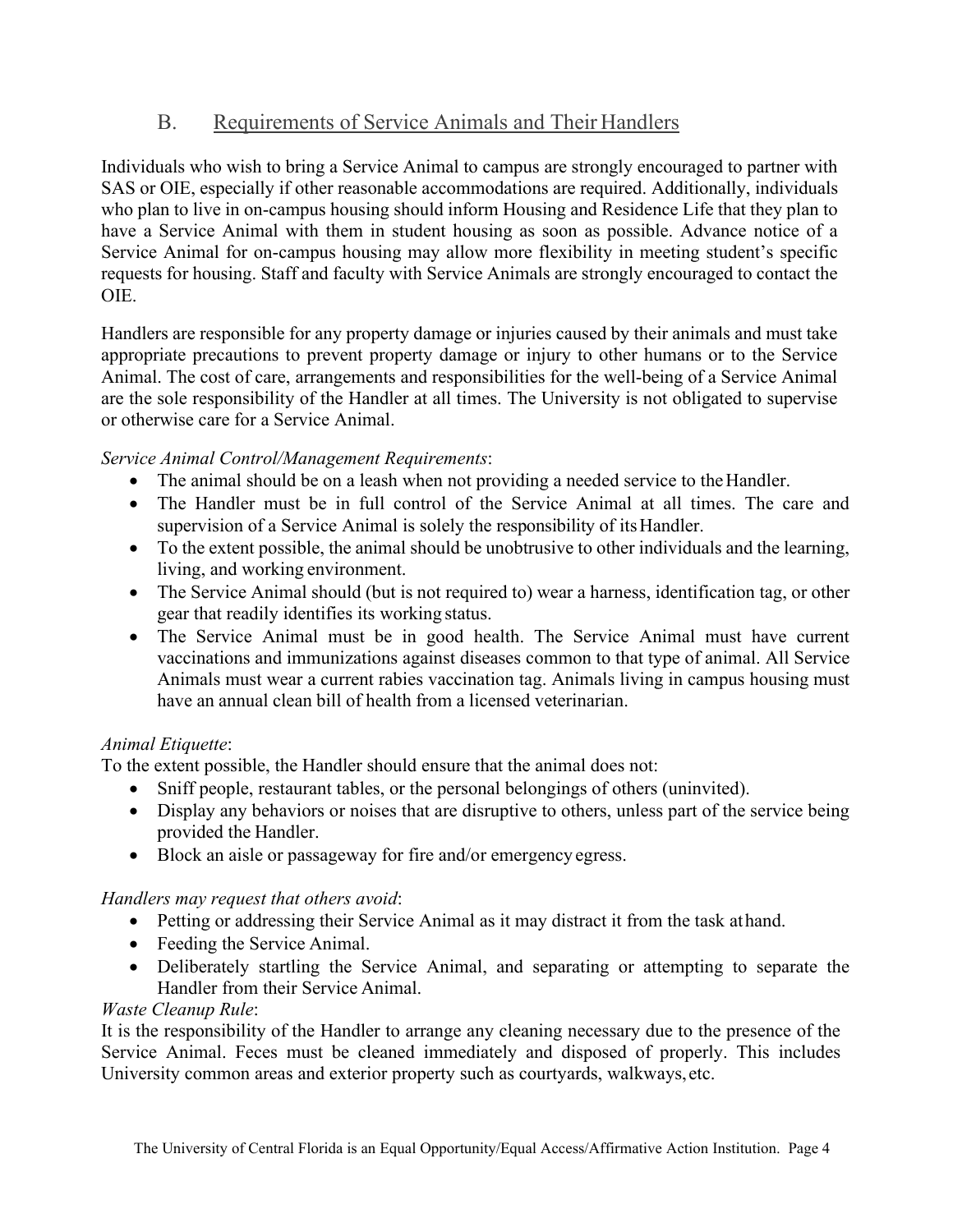#### C. Campus Access for Service Animals

The University community must allow Service Animals to accompany individuals with disabilities at all times and in all public areas, including classrooms, residence halls, meeting areas, dining areas, and recreational facilities except as follows. Service Animals may not be permitted in places where there is a health, environmental, or safety hazard, or where the Service Animal's presence fundamentally alters the nature of a University service or program. The following examples are areas of the University campus where access may be restricted:

#### *Research Laboratories*:

Chemicals found in many labs can be harmful to Service Animals. Organisms naturally found on most dogs or other animals could negatively impact the outcome of research.

#### *Mechanical Rooms/Custodial Closets*:

Such locations can have chemicals or machinery that could potentially harm a Service Animal, and Service Animals may cause disruption to services provided in thelocation.

#### *Medical Centers*:

Except in emergency visits, individuals with a Service Animal must notify and coordinate with medical personnel staff in advance of the presence of a Service Animal to ensure that patient safety is not compromised, as well as the need to minimize the risk of exposing the Service Animal to infections and disease.

#### *Other Potentially Dangerous Areas*:

Any room, studio or classroom with sharp metal cuttings or glass shards on the floor; hot material such as molten metal; excessive dust; or moving machinery may pose a danger to Service Animals.

When students with Service Animals must be in one of these restricted areas for a course requirement, alternative arrangements will be considered to provide access. When it is determined unsafe for the Team to be in one of these areas, reasonable accommodations will be provided to assure the student equal access to the academic program or activity.

#### D. Conflicting Disabilities

Allergies and fear of dogs are not valid reasons for excluding a Service or Emotional Support Animal from the entire campus. However, it is possible that individuals at the University may have a disability that precipitates an allergic reaction to animals. Such individuals who expect to come into contact with the animal regularly, and who experience reactions to the animal due to their disability, should contact the OIE (students, faculty and staff) or Housing and Residence Life (student housing). The individual making the complaint must provide verifiable medical documentation to support his or her claim. Action will be taken to consider the needs of both individuals to resolve the problem as efficiently and effectively as possible.

If there is an allergy/animal conflict within a residence hall that cannot be resolved agreeably, then the OIE and Housing and Residence Life will collaborate on a solution, taking into consideration the needs of both students.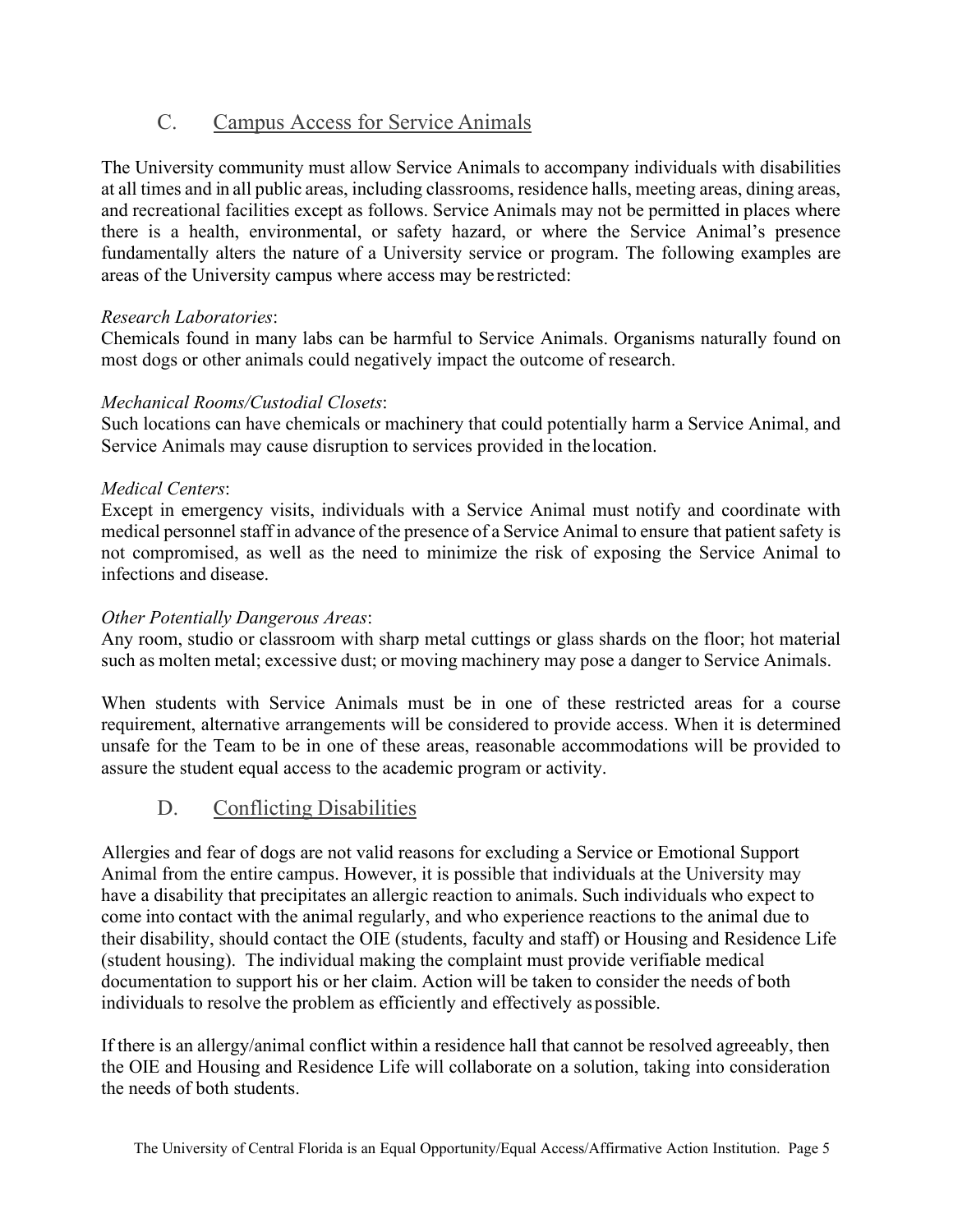#### E. Emergency Situations

Emergency responders should be trained to recognize Service Animals and make every reasonable effort to keep the animal with their Handler in the event of an emergency evacuation.

# **IV. Policy Statement on Service or Emotional Support Animals as an Employment Accommodation for Employees**

Bringing animals to work may be a reasonable accommodation for employees with disabilities in order to: (1) assist the employee with performing the essential job functions of the employee's job, or (2) provide equal benefits or privileges of employment.

The employee must have prior approval documented by the employee's office or the OIE before bringing an animal to work. The University will treat a request to bring a Service Animal to work as it would a request for any otheraccommodation.

The University has a right to request documentation or demonstration of: (1) the need for the animal if the need is not obvious, (2) that the animal is trained, or is otherwise qualified to provide the assistance required of the disability, and (3) that the animal will not disrupt the workplace. The University may deny an accommodation request if it poses an undue burden, including situations in which the animal may be in danger in the workplace environment.

If the animal is permitted at work as a reasonable accommodation, all rules regarding the care and conduct of the animal described in Section III above apply. The employee is solely responsible for any damage or injury caused by the animal. The University has no duty to supervise or provide other care for the animal, but the University may be required to provide accommodations that enable employees to take breaks or leave required to care for the animal.

# **V. Policy Statement on Emotional Support Animals in University Housing**

Under the Fair Housing Act, "an individual with a disability may have the right to have an animal other than a dog in his or her home (University residence hall) if the animal qualifies as a 'reasonable accommodation' that is necessary to afford the individual equal opportunity to use and enjoy a dwelling, assuming that the animal does not pose a direct threat." Accordingly, UCF will allow an Emotional Support Animal in an individual's University residence if certain conditions are met. Emotional Support Animals are not allowed to accompany individuals with disabilities in all areas of UCF. Specifically, students with Emotional Support Animals are not permitted to bring those animals on campus in places other than University Housing and only in Housing once approved by Housing and Residence Life [\(http://www.housing.ucf.edu/resources/health#animals\)](http://www.housing.ucf.edu/resources/health#animals). Students seeking access and accommodation options in lieu of Emotional Support Animals in non-Housing spaces should contact Student Accessibility Services [\(https://sas.sdes.ucf.edu/\)](https://sas.sdes.ucf.edu/) to explore whether or not other possible accessible options might exist.

Before an Emotional Support Animal may be permitted to reside in campus housing, a request must be submitted to UCF Housing and Residence Life [http://www.housing.ucf.edu/contact a](http://www.housing.ucf.edu/contact)nd

The University of Central Florida is an Equal Opportunity/Equal Access/Affirmative Action Institution. Page 6